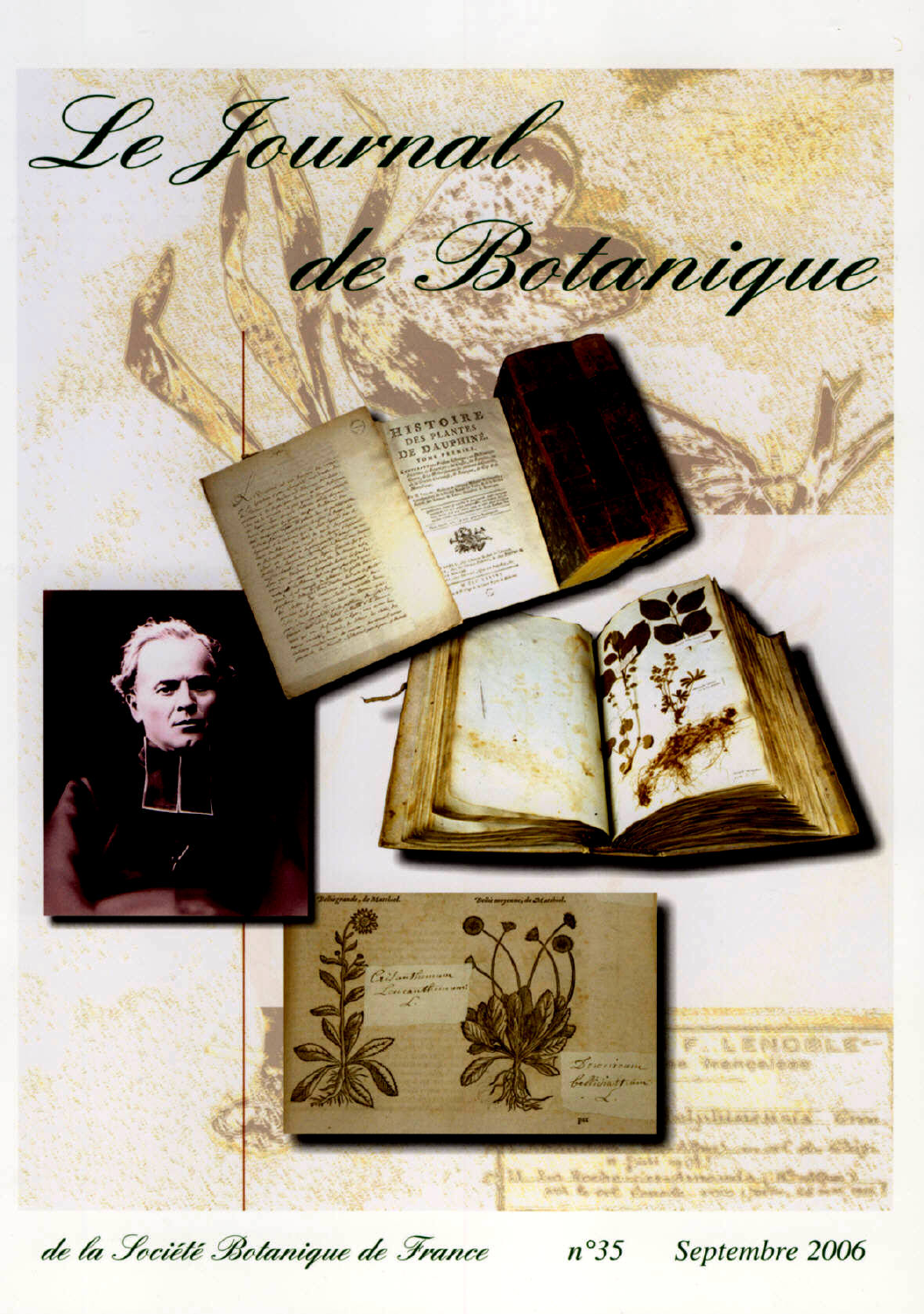# LE JOURNAL DE BOTANIQUE

Septembre 2006 Numéro 35

## Matériaux pour l'histoire de la botanique dauphinoise

Vincent Poncet

#### **SOMMAIRE**